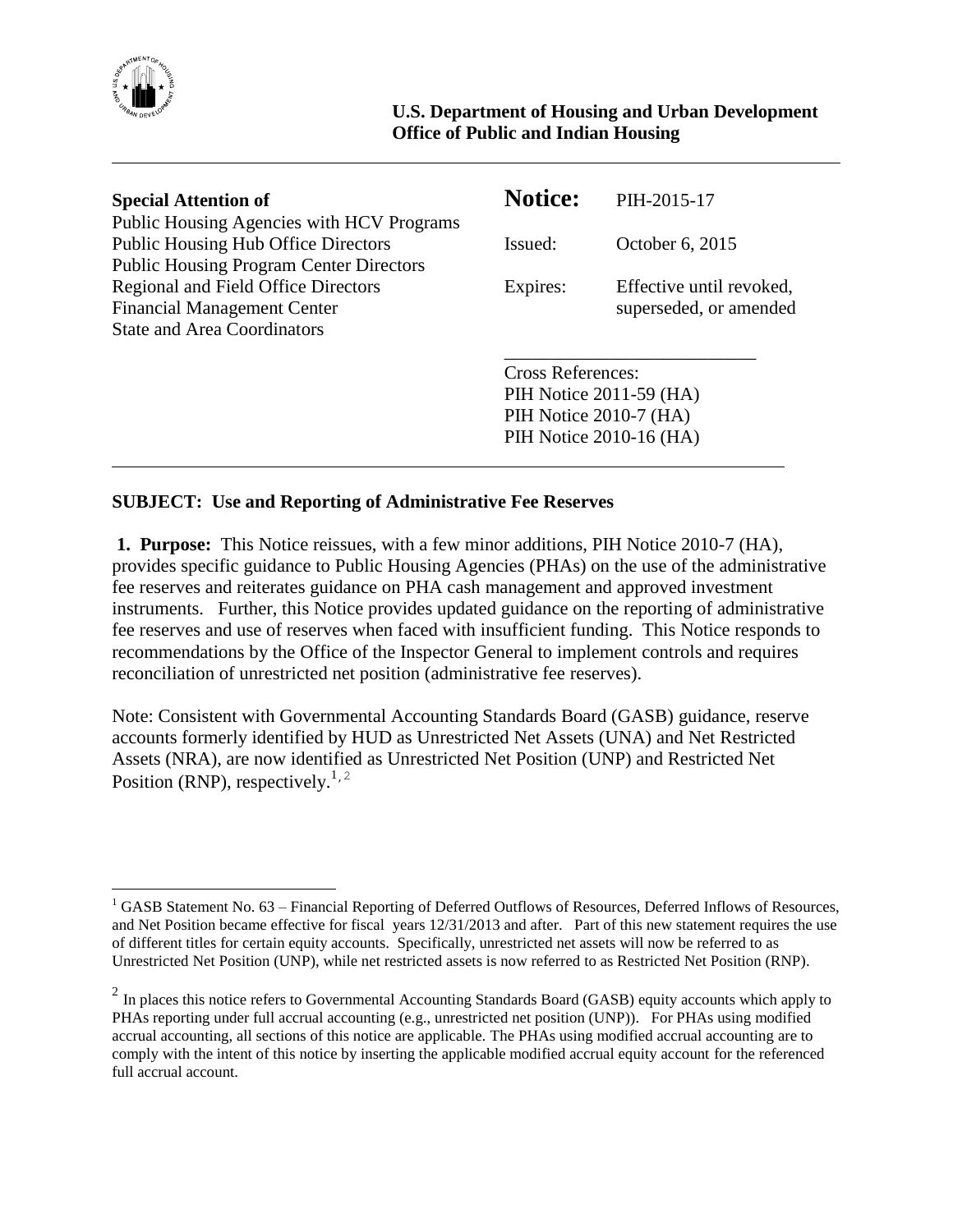**2. Background:** Pursuant to 24 CFR 982.155, PHAs maintain a UNP, which is a single administrative fee reserve account for the Housing Choice Voucher (HCV) program. On an annual basis, PHAs credit to the UNP the total of:

(1) the difference between program administrative fees (paid by HUD for a PHA fiscal year) and PHA program administrative expenses for the fiscal year; **plus**

(2) the net of revenue (admin fee payments and HAP reimbursements received from Initial PHAs) and expenses (HAP paid) related to the administration of unabsorbed portability units administered (Port-Ins)<sup>3</sup>; plus

(3) interest and other income earned on the investment of administrative fee reserves (and up to \$500 per calendar year in interest and investment income earned on HAP and RNP funds)<sup>4</sup>; plus

(4) the portion of fraud recoveries actually collected that flows to the administrative fee reserves  $($ usually 50% of total collected $)$ <sup>5</sup>; plus

(5) any other miscellaneous administrative revenues or equity transfers to the HCV administrative fee reserve; **minus**

(6) any expenditures from the reserve account to cover excess HAP costs not covered by HAP funding and HAP reserves (RNP account) or other allowed uses of administrative reserves.

The Voucher Management System (VMS) still uses the terms UNA and NRA, but will be updated with the next revision to include the correct terminology. (Note that the "Administrative Fee Equity" included in the memo accounts on the FDS Income Statement is not the same as the Administrative Fee Reserve/UNP discussed in this notice. The Administrative Fee Equity on the Income Statement may include Net Investments in Capital Assets depending on the PHA's situation, whereas the UNP, or Administrative Fee Reserve, discussed here does **not** include capital assets.)

Beginning with the enactment of the 2004 Appropriations Act, the use of administrative fee reserves is restricted to activities related to the provision of Section 8 tenant based assistance,

 $\overline{a}$ 

<sup>&</sup>lt;sup>3</sup> Both HAP and Admin Fee reimbursements for unabsorbed Port-Ins run through the UNP account because the management of unabsorbed Port-Ins constitutes an administrative contract between the receiving agency and the initial agency from which the participant ported. As such, HAP and utility expenses for unabsorbed Port-Ins also run through the UNP account. If a Port-In is absorbed into the receiving agency's own HCV Program, they should be treated as a regular voucher that affects the RNP, rather than the UNP.

 $4$  See 2 CFR §200.305(b)(9), which states, "Interest earned amounts up to \$500 per year may be retained by the non-Federal entity for administrative expense. Any additional interest earned on Federal advance payments deposited in interest-bearing accounts must be remitted annually to the Department of Health and Human Services Payment Management System (PMS) through an electronic medium using either Automated Clearing House (ACH) network or a Fedwire Funds Service payment." In the case of the HCV Program, this provision allows up to \$500 in interest earned on HAP and RNP to be kept per calendar year and applied to the UNP balance.

<sup>&</sup>lt;sup>5</sup> See 24 CFR §792.202 for more information on the amounts of fraud recovery a PHA may retain in its UNP and the portion of fraud recovery that must be returned to the HCV Program by inclusion in the RNP balance.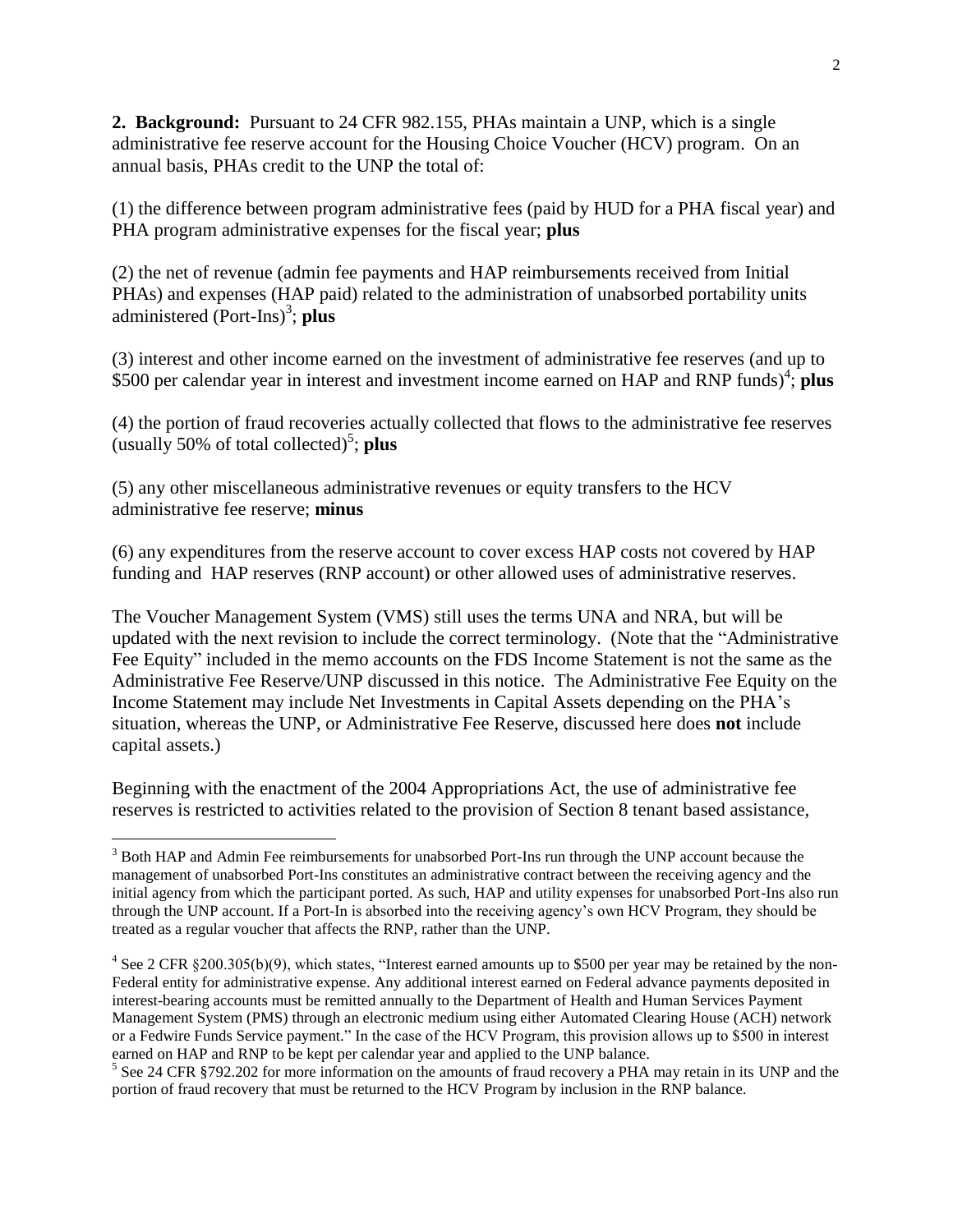including related development activities. Accordingly, administrative fee reserves from FFY 2004 and subsequent funding periods (referred to as "post-2003" funds) are restricted to HCV activities even though under GAAP they are referred as unrestricted net position accounts. Administrative fee reserves remaining from funding periods prior to the FFY 2004 Appropriations Act (referred to as "pre-2004" funds) are restricted in use pursuant to 24 CFR 982.155(b)(1). Provisions for post-2003 and pre-2004 reserves are discussed in more detail below.

This Notice does not apply to PHAs approved for fungibility under a Moving to Work (MTW) agreement or under an agreement for Section 901 Disaster Assistance.

**3. Use of Administrative Fees.** The HCV program regulations at 24 CFR 982.152 provide that PHA administrative fees may only be used to cover costs incurred to perform PHA administrative responsibilities for the program in accordance with HUD regulations and requirements. During the PHA's current fiscal year, any administrative fees received in that PHA fiscal year may only be used for this purpose. If a surplus of administrative fees remains at the end of the PHA's fiscal year, the amount by which the program administrative fees paid by HUD for the PHA fiscal year exceeded the PHA's HCV administrative expenses for the fiscal year is added to the administrative fee reserves. The eligible uses of the PHA's Administrative Fee Reserve are described in sections 4 and 5 below.

Note that if a PHA lacks administrative fee reserves and needs to temporarily supplement the administrative fee provided by HUD with non-Federal, non-restricted funds in order to cover eligible HCV program administrative expenses, the PHA may use subsequent administrative fees to reimburse the source of the non-Federal, non-restricted funding used as the temporary bridge to cover the HCV program administrative expenses. However, HCV administrative fees may never be loaned to another program in order to cover that program's expenses, regardless of whether the PHA intends to reimburse the HCV program at a later date.

**4. Pre-2004 Administrative Fee Reserves:** Any administrative fees funded prior to the FFY 2004 Appropriations Act remain subject to the regulatory requirements at 24 CFR 982.155(b)(1), which states:

*The PHA must use funds in the administrative fee reserve to pay program administrative expenses in excess of administrative fees paid by HUD for a PHA fiscal year. If funds in the administrative fee reserve are not needed to cover PHA administrative expenses (to the end of the last expiring funding increment under the consolidated ACC), the PHA may use these funds for other housing purposes permitted by State and local law. However, HUD may prohibit use of the funds for certain purposes.* 

Due to the restrictions imposed by the FFY 2004 and subsequent appropriations, the use of administrative fee reserves for "other housing purposes permitted by State and local law" only applies to pre-2004 administrative fee reserves.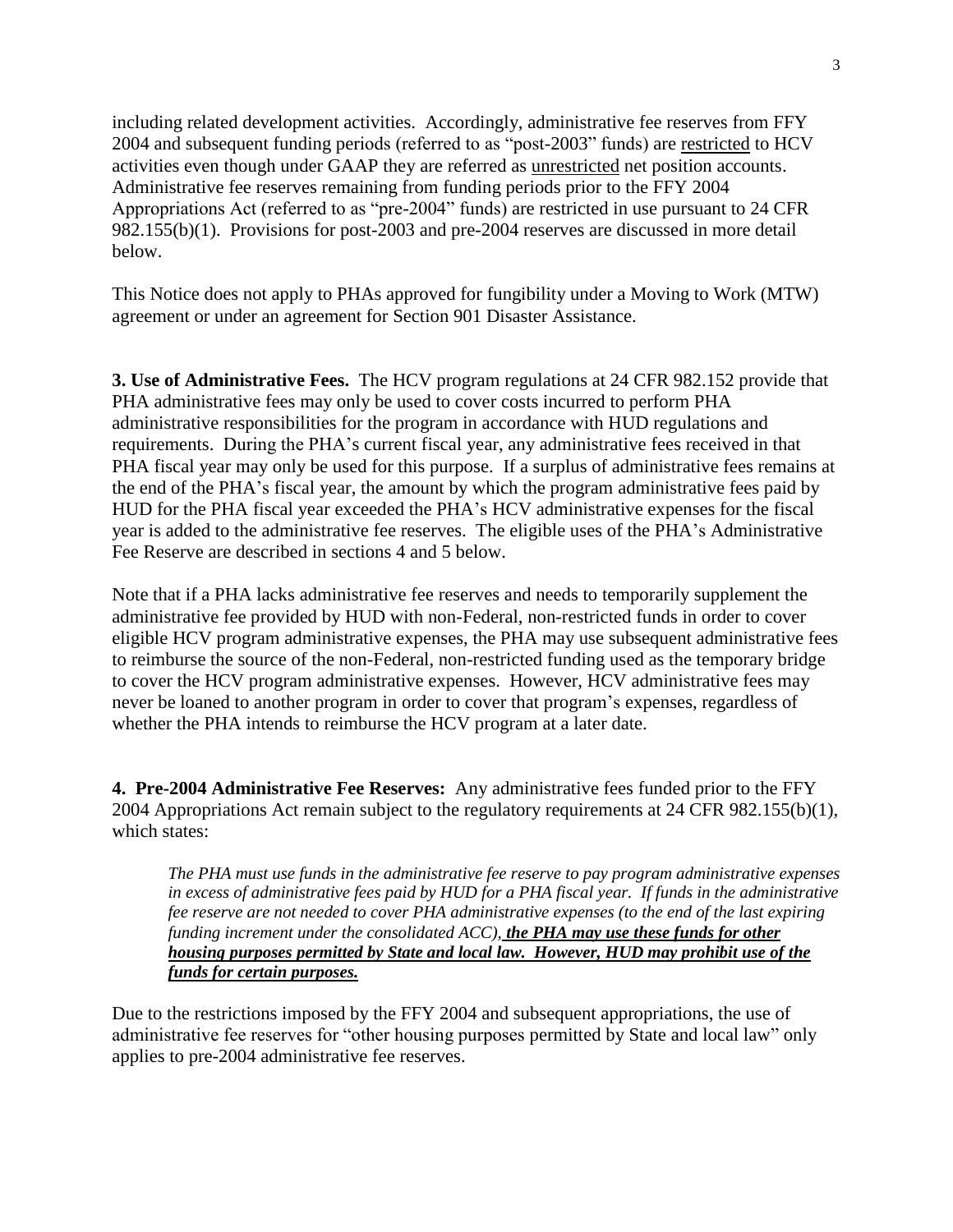**5. Post-2003 Administrative Fee Reserves:** The FFY 2004 Appropriations Act and subsequent appropriations require that administrative fee reserves provided from these appropriations shall only be used for activities related to the HCV Program, including related development activities. Examples of related development activities could include: modifications to HCV units to provide accessibility features or project-based voucher development costs. Any post-2003 administrative fees moved into the administrative fee reserve account at year end may **not** be used for "other housing purposes permitted by state and local law."

As provided in 24 CFR 982.155 b(3), if the PHA has not adequately administered the HCV program according to HUD requirements, HUD may prohibit use of funds in the administrative fee reserve, and may direct the PHA to use funds in the reserve to improve administration of the HCV program or to reimburse ineligible expenses. Post-2003 administrative fee reserves may **not** be used for Low Rent Public Housing (PH) development activities, PH maintenance, or PH funding shortfalls, nor may they be loaned to other PHA programs.

**6. General Depository Agreement:** Consistent with the Annual Contributions Contract (ACC), PHAs must deposit all program funds in accordance with the terms of a General Depository Agreement. The General Depository Agreement form HUD 51999 must be executed between the PHA and the depository. The PHA may only withdraw deposited program receipts for use in connection with the program in accordance with HUD requirements.

The agreement with the depositary institution must provide that if required under a written notice from HUD to the depositary: (1) The depositary institution must not permit any withdrawal of deposited funds by the PHA unless withdrawals by the PHA are expressly authorized by written notice from HUD to the depositary, and (2) The depositary institution must permit withdrawals of deposited funds by HUD. If approved by HUD, the PHA may deposit under the depository agreement monies received or held by the PHA in connection with any contract between the PHA and HUD. The executed General Depository Agreement must include all deposit account numbers in which Housing Choice Voucher Program funds are held.

**7. Reporting Requirements:** HUD requires PHAs to report any unused administrative fee reserves as UNP in the Financial Assessment Subsystem (FASS) on the Financial Data Schedule (FDS) Balance Sheet on line 512.4 - Unrestricted Net Position. The associated assets, net of related liabilities, (line 111 Cash; line 131 Investments) should be reported on the FDS as unrestricted. Previously, there was no requirement for PHAs to segregate administrative fee reserves as pre-2004 and post-2003. As noted earlier, a PHA may use pre-2004 administrative fee reserves for other housing purposes permitted by state and local law; while post-2003 fees are limited to HCV- related purposes. As a result, this separation requires reconciliation to ensure the proper accounting and use of administrative fees.

In order to track these reserves annually, beginning with the reporting period ending December 31, 2009, PHAs must report post-2003 administrative fee reserves separately from pre-2004 reserves on the FDS Income Statement in the details of the line 11170 memo account, titled Administrative Fee Equity. Specifically, the following FDS detail lines have been added to the FASS-PH system for the HCV program (CFDA #14.871) so the PHAs can report pre-2003 and post-2004 administrative fee reserves: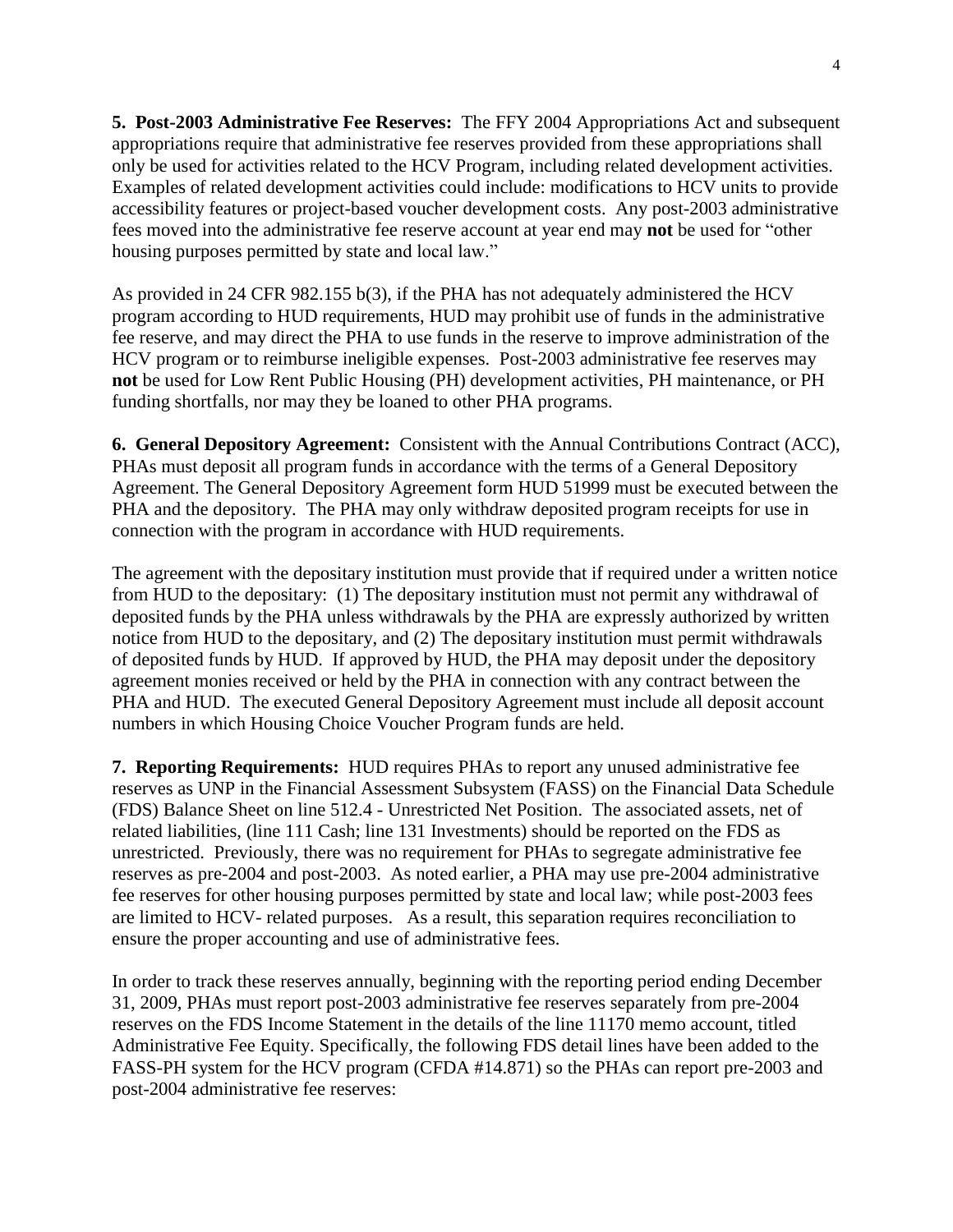FDS line 11170-005 (Pre-2004 Administrative Fee Reserves) FDS line 11170-006 (Post-2003 Administrative Fee Reserves)

These line items must be completed and can be found in the detail link of FDS Line 11170 – Administrative Fee Equity on the income statement tab of the HCV program. However, as currently programmed, FDS lines 11170-005 and 11170-006 must also include amounts associated with FDS line 508.4 Net Investments in Capital Assets<sup>6</sup>. In a future FASS-PH system release, FDS line 11170 will distinguish administrative fee reserves and net investment in capital assets that will reconcile to FDS line 512.4, UNP.

UNP must also be reported in the Voucher Management System (VMS) on a monthly basis in the field currently titled **Unrestricted Net Assets (UNA) as of the Last Day of the Month**, which will be changed in a coming VMS release to reflect the proper Unrestricted Net Position terminology. The UNP is the amount reported on the balance sheet at line 512.4. The UNP reported in the VMS must be updated through the end of each reporting month.

Note that the UNP as reported in the VMS should consist of the following:

- Prior month's ending UNP balance **plus (+)**
- Portion of fraud recovery actually collected that goes to the UNP account **plus (+)**
- Interest and other income earned on the investment of Admin and UNP funds (plus any interest earned on RNP and HAP funds before reaching the allowed maximum of \$500 per calendar year) **plus (+)**
- Unabsorbed Port-In revenues **minus (-)**

 $\overline{a}$ 

- Unabsorbed Port-In HAP expenses **minus (-)**
- Any expenditures from the UNP account used to cover cumulative excess administrative costs that exceed admin fee funding disbursed by HUD for the current fiscal year, excess HAP costs not covered by HAP funding and RNP, etc.

For the month to month UNP [UNA] balance, note that excess administrative fee disbursements from HUD (that occur when cumulative AF disbursements exceed administrative expenses for the current fiscal year) are not added into the UNP [UNA] on a monthly basis. These amounts are not added in each month because excess administrative fees do not become "unrestricted" reserves until the end of the PHA fiscal year. During the fiscal year, administrative fee disbursements from HUD may only be used to cover current year administrative expenses. If cumulative excess administrative fee funds remain at the end of the fiscal year, they should be added into the UNP [UNA] balance at the end of the last month of the fiscal year for VMS reporting. This aspect of the calculation also prohibits replenishing the UNP during the PHA's fiscal year if excess AF funding in the current month cures an administrative fee deficit from a previous month. Thus, if a PHA has to dip into the UNP to cover excess administrative expenses, it still may not increase the UNP during the fiscal year by adding in excess current year admin

<sup>6</sup> When comparing VMS UNP to FDS reported administrative fee reserves information, HUD reduces the amount of FDS administrative fee reserves by FDS line 508.4.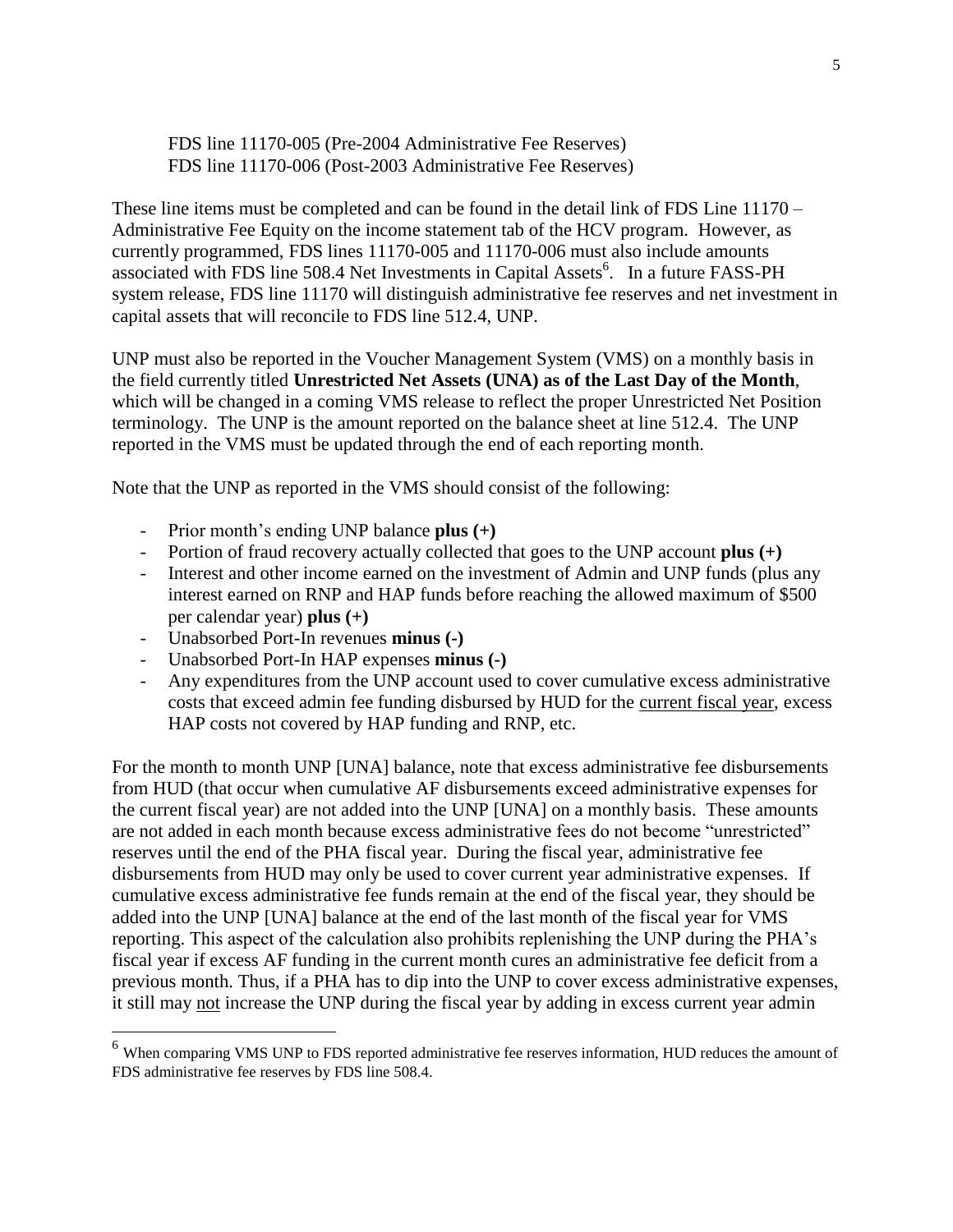fees in later months, even if the UNP balance remains below the previous fiscal year-end balance.

**Overall, excess administrative expenses may decrease the UNP from month to month during the fiscal year (FY), but excess administrative fee disbursements from HUD should not generally increase the UNP from month to month during the FY. Only fraud recovery, Port-In, interest, or other non-HUD revenue may increase the UNP from month to month during the fiscal year.** The one exception to this rule occurs when the UNP balance is negative (deficit). As long as the UNP remains negative, the PHA may add current year excess Admin Fee disbursements back into the UNP balance, thereby making the balance less negative if the PHA is remitting the excess admin fees back to the Central Office Cost Center (COCC) or other fund that loaned the HCV Program the money needed to cover the admin deficit that caused the negative UNP.<sup>7</sup>

It will be extremely important that PHAs reconcile these accounts with their internal records. HUD will be using this information in assessing the use of the administrative fee reserves in order to ensure that PHAs are complying with the statutory and regulatory requirements concerning the use of administrative fee reserves.

**8. Use of HAP funds:** HAP funding, which includes RNP accounts, may only be used within the HCV Program for eligible expenses related to HAP (PHA's share of the rent), family selfsufficiency escrow payments, and utility reimbursements. HAP shall not, under any circumstances, be used for any other purpose such as to cover administrative expenses or to be loaned, advanced or transferred (referred to as operating transfers due to/due from) to other component units or other programs (housing or non-housing) such as Low Rent Public Housing. Use of HAP for any purpose other than eligible HAP needs is a violation of law, and such illegal uses or transfers will result in administrative fee sanctions and possible breach of the ACC.

In instances where a PHA is found to have misappropriated HAP funds by using the funds for any purpose other than valid HAP expenses for units up to the baseline, HUD will require the immediate return of the funds to the RNP account. HUD may take action against a PHA or any party that has used HAP or RNP funds for non-HAP purposes.

Requirements for accounting controls and cash management dictate separate accounting of HCV from public housing funds to avoid co-mingling or improper use of program funds.

 $\overline{a}$ 

<sup>7</sup> These VMS reporting instructions differ from the Generally Accepted Accounting Principles (GAAP)-based definition PHAs use in the financial statement reporting of UNP. Specifically, during the PHA's fiscal year, UNP reported in VMS could, and will likely, differ from UNP as reported in the PHA's accounting system. However, at the end of the PHA's fiscal year, these two amounts (VMS UNP and FDS line 512.4) should agree, or materially agree, as most reconciling differences will be added into the VMS UNP at the end of the last month of the fiscal year. HUD recognizes that certain differences between VMS UNP and FDS line 512.4 may still occur because the reporting instructions for fraud recoveries are different between the two systems and for other specific PHA situations.